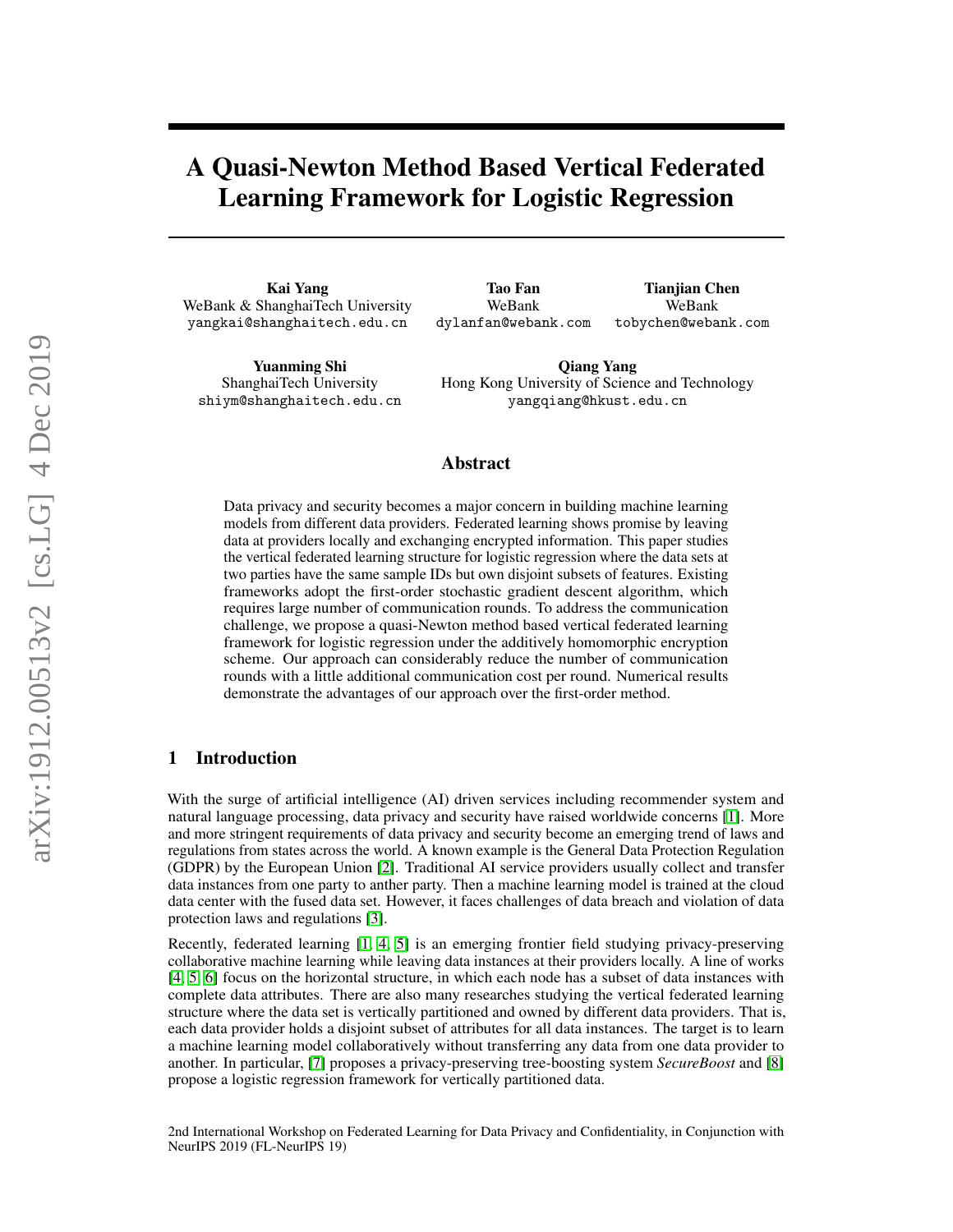Communication is one of the main bottlenecks in federated learning due to the much worse network conditions than the cloud computing center [\[4\]](#page-4-3). To address the communication challenge in horizontal federated learning, structured updates are considered in [\[4\]](#page-4-3) to reduce the communication costs per round and an iterative model averaging algorithm is proposed in [\[5\]](#page-4-4) to reduce the number of communication rounds. For vertical federated learning structure, [\[8\]](#page-4-7) considers a two party (denoted by party A and party B) logistic regression problem and proposes a stochastic gradient descent (SGD) method based privacy-preserving framework. Due to the slow convergence of first-order algorithms, it requires a large number of communication rounds. This work shall propose a quasi-Newton method based vertical federated learning system with sub-sampled Hessian information to reduce the communication round.

Related Works Second-order Newton's method is known to converge faster than first-order gradient based methods. To avoid the high cost of computing the inversion of Hessian matrix, a well recognized quasi-Newton method Limited-memory BFGS (L-BFGS) [\[9\]](#page-4-8) algorithm is proposed by directly approximating inverse Hessian matrix. There are a number of works [\[10,](#page-4-9) [11,](#page-4-10) [12\]](#page-4-11) focus on developing stochastic quasi-Newton algorithms for problems with large amounts of data. However, the inverse Hessian estimated by [\[10\]](#page-4-9) may be not stable for small batch sizes and the algorithm in [\[12\]](#page-4-11) requires computing the full gradient which would double the communication cost in each epoch compared with SGD. This paper develops a communication efficient vertical federated learning framework based on the stochastic quasi-Newton method proposed in [\[11\]](#page-4-10).

#### 2 Problem Statement

Consider a typical logistic regression problem with vertically partitioned data [\[8\]](#page-4-7). Let  $X \in \mathbb{R}^{n \times T}$ be the data set consisting of T data samples and each instance has n features. The class attribute information, i.e., the label of data, is given by  $y \in \{-1, +1\}^T$ . The data set is vertically partitioned and distributed on two honest-but-curious private parties A (the host data provider with only features) and B (the guest data provider with features and labels). Let  $X^A \in \mathbb{R}^{n_A^A \times T}$  be the data set owned by party A and  $X^B \in \mathbb{R}^{n_B \times T}$  owned by party B. Each party owns a disjoint subset of data features over a common sample IDs with  $X = (\dot{X}^A, \dot{X}^B)$ . In addition, only party B has access to the labels  $y$ . The target of logistic regression is to train a linear model for classification by solving

$$
\underset{\boldsymbol{w}\in\mathbb{R}^n}{\text{minimize}} \quad \frac{1}{T}\sum_{i}^{T}l(\boldsymbol{w};\boldsymbol{x}_i,y_i),\tag{1}
$$

where  $w$  is the model parameters,  $x_i$  is the *i*-th data instance and  $y_i$  is the corresponding label. The negative log-likelihood loss function is given by  $l(w; x_i, y_i) = \log(1 + \exp(y_i \boldsymbol{w}^\top x_i))$ . In this paper, we suppose that party  $A$  and party  $B$  hold the model parameters corresponding to their features respectively, which can be denoted as  $w = (w^A, w^B)$  where  $w^A \in \mathbb{R}^{n_A}$  and  $w^B \in \mathbb{R}^{n_B}$ .

[\[8\]](#page-4-7) proposes a stochastic gradient descent (SGD) based vertical logistic regression framework by computing gradients via exchanging encrypted intermediate values at each iteration. Specifically, party A and party B collaboratively compute the vertically partitioned encrypted gradient  $g^A \in \mathbb{R}^{n_A}$ and  $g^B \in \mathbb{R}^{n_B}$ , which can be decrypted by the third party. To achieve secure computation without transferring data from one party to another, the additively homomorphic encryption is adopted. Additively homomorphic encryption schemes such as Paillier [\[13\]](#page-4-12) allow any party can encrypt their data with a public key, while the private key for decryption is owned by the third party, i.e., the coordinator. With additively homomorphic encryption we can compute the additive of two encrypted numbers as well as the product of an unencrypted number and an encrypted one, which can be denoted as  $[u] + [v] = [u + v]$ ,  $v \cdot [u] = [vu]$  by using  $[\cdot]$  as the encryption operation. Unfortunately, the loss function and its gradient cannot be computed directly with additively homomorphic encryption. To address this issue, we will adopt the Taylor approximation for the loss function is proposed in [\[8,](#page-4-7) [14\]](#page-4-13) as

<span id="page-1-0"></span>Taylor loss: 
$$
l(\boldsymbol{w}; \boldsymbol{x}_i, y_i) \approx \log 2 - \frac{1}{2} y_i \boldsymbol{w}^\mathsf{T} \boldsymbol{x}_i + \frac{1}{8} (\boldsymbol{w}^\mathsf{T} \boldsymbol{x}_i)^2.
$$
 (2)

#### 3 A Quasi-Newton Method Based Vertical Federated Learning Framework

In federated learning, the communication cost between different parties is much more expensive than it in the cloud computing center since the data providers are usually across distant data centers, across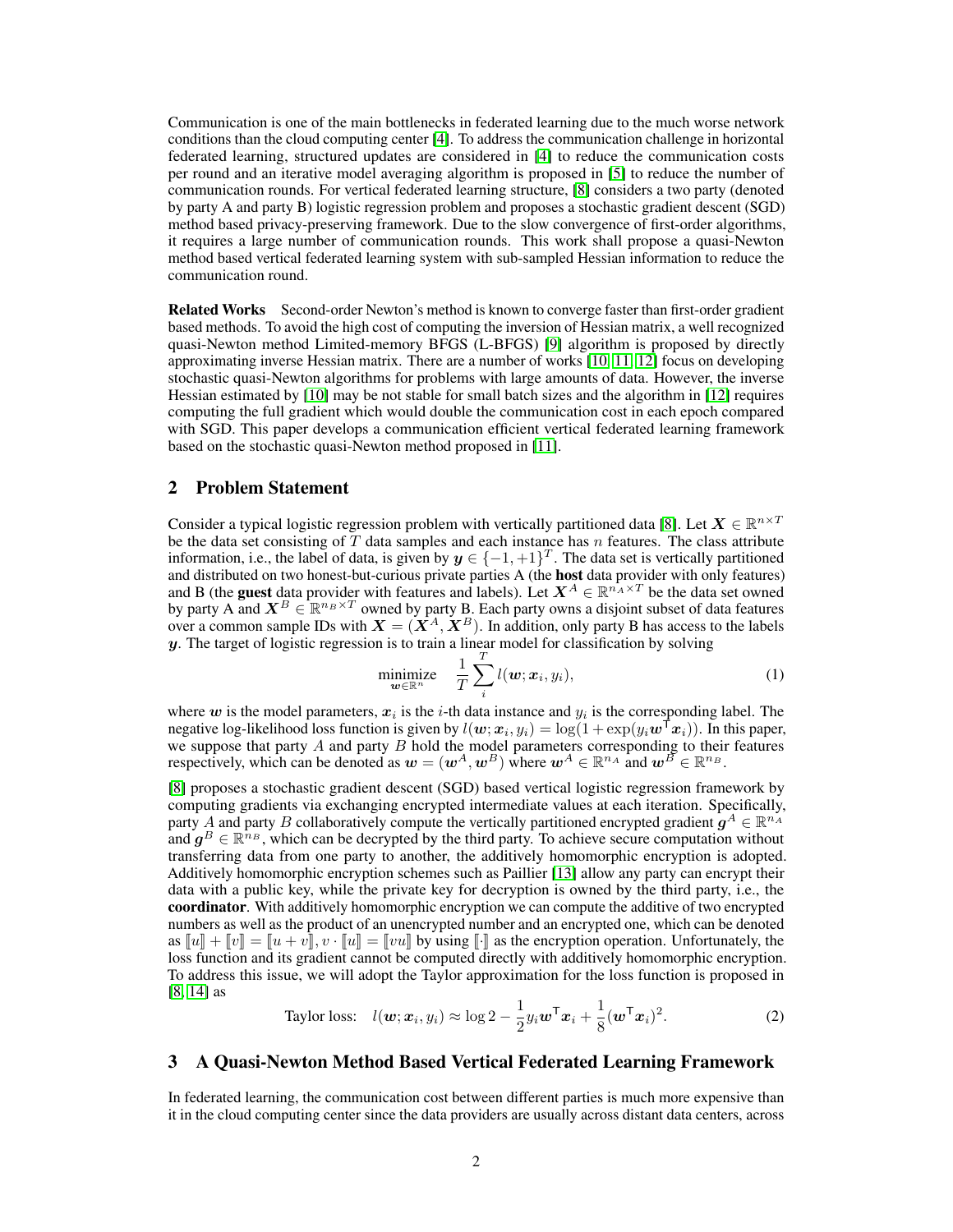different networks, or even in a wireless environment with limited bandwidth [\[5\]](#page-4-4). So it becomes one of the main bottlenecks for efficiently model training. For this reason, we develop a communication efficient vertical federated learning framework by incorporating second-order information [\[11\]](#page-4-10) to reduce the communication rounds between parties, which is illustrated in Fig. [1.](#page-3-0)

The gradient and the Hessian of the Taylor loss in equation  $(2)$  with respect to the *i*-th data instance are respectively given by  $\nabla l(w; x_i, y_i) \approx (\frac{1}{4}w^{\mathsf{T}} x_i - \frac{1}{2}y_i)x_i, \nabla^2 l(w; x_i, y_i) \approx \frac{1}{4}x_i x_i^{\mathsf{T}}$ . In the k-th iteration, classical L-BFGS algorithm uses the history information in last  $\vec{M}$  iterations by differencing gradient and model parameters between every two consecutive iterations to obtain an estimated inverse Hessian matrix  $H \in \mathbb{R}^{n \times n}$ . But it will lead to a unstable curvature estimation if we use mini-batch data instead of full data. To obtain a stable estimation of  $H$ , we shall use the sub-sampled Hessian information as suggested by [\[11\]](#page-4-10). Moreover, the curvature information  $H$ can be updated every  $L$  iterations to reduce the communication overhead as well as improve the stability of quasi-Newton algorithm. The details of computing the key ingredients for our system are introduced in the following part.

Computing Loss and Gradient at Party A&B Let  $S \subseteq \{1, \dots, T\}$  be the index set of the chosen mini-batch data instances. The corresponding loss and gradient are given by loss =  $F(w)$  =  $\frac{1}{|S|}\sum_{i\in S}l(\boldsymbol{w};\boldsymbol{x}_i,y_i),\quad \boldsymbol{g}=\nabla F(\boldsymbol{w})=\frac{1}{|S|}\sum_{i\in S}\nabla l(\boldsymbol{w};\boldsymbol{x}_i,y_i).$  By denoting  $\boldsymbol{u}_A=\{\boldsymbol{u}_A[i]=\}$  $\bm{w}^A{}^\mathsf{T}\bm{x}_i^A$  :  $i\in\mathcal{S}\}, \bm{u}^2_A = \{\bm{u}^2_A[i] = (\bm{w}^A{}^\mathsf{T}\bm{x}_i^A)^2: i\in\mathcal{S}\}$  for party A (similarly  $\bm{u}_B$  and  $\bm{u}^2_B$  for party B) and  $d = \{d_i : i \in S\}$ , the encrypted loss and gradient can be computed by transmitting  $[\![u_A]\!]$ <br>from party A to party B, and transmitting  $[\![d]\!]$  from B to A following from party A to party B, and transmitting  $\llbracket d \rrbracket$  from B to A following

$$
[\![\text{loss}]\!] \approx \frac{1}{|S|} \sum_{i \in S} [\![\log 2]\!] - \frac{1}{2} y_i (\![\![\![\boldsymbol{u}_A[i]\!] \!] + [\![\boldsymbol{u}_B[i]\!] \!] ) + \frac{1}{8} (\![\![\![\boldsymbol{u}_A^2[i]\!] \!] + 2 \boldsymbol{u}_B[i] [\![\boldsymbol{u}_A[i]\!] \!] + [\![\boldsymbol{u}_B^2[i]\!] \!]) \tag{3}
$$

$$
\llbracket g \rrbracket \approx \frac{1}{|\mathcal{S}|} \sum_{i \in \mathcal{S}} \llbracket d_i \rrbracket \boldsymbol{x}_i = \underbrace{\left(\sum_{i \in \mathcal{S}} \llbracket d_i \rrbracket \boldsymbol{x}_i^A, \sum_{i \in \mathcal{S}} \llbracket d_i \rrbracket \boldsymbol{x}_i^B\right)}_{\llbracket g^A \rrbracket}, \llbracket d_i \rrbracket = \frac{1}{4} (\llbracket \boldsymbol{u}_A[i] \rrbracket + \llbracket \boldsymbol{u}_B[i] \rrbracket + \llbracket -\frac{1}{2} y_i \rrbracket). (4)
$$

Computing Updates for Estimating Curvature Information at Party A&B To achieve cheap communication costs introduced additionally, the curvature information  $H$  is updated every L iterations at the coordinator by collecting encrypted  $v = (v^A, v^B) \in \mathbb{R}^n$  from party A and B. Specifically, every L iterations we shall compute the difference of average model parameters as

$$
s_t = \bar{w}_t - \bar{w}_{t-1} = (s_t^A, s_t^B), \ \bar{w}_t = \sum_{i=k-L+1}^k w_i / L, \ \bar{w}_{t-1} = \sum_{i=k-2L+1}^{k-L} w_i / L \tag{5}
$$

at party A and party B. Then the product of sub-sampled Hessian  $\nabla^2 \hat{F}(\bar{w}_t)$  and average model difference  $s_t$  are given by

$$
\boldsymbol{v}_t = \nabla^2 \hat{F}(\bar{\boldsymbol{w}}_t) \boldsymbol{s}_t, \text{ where } \nabla^2 \hat{F}(\bar{\boldsymbol{w}}_t) = \frac{1}{|\mathcal{S}_H|} \sum_{i \in \mathcal{S}_H} \nabla^2 l(\bar{\boldsymbol{w}}_t; \boldsymbol{x}_i, y_i) = \frac{1}{|\mathcal{S}_H|} \sum_{i \in \mathcal{S}_H} \boldsymbol{x}_i \boldsymbol{x}_i^{\mathsf{T}}. \tag{6}
$$

The sub-sampled Hessian is calculated with respect to a randomly chosen subset of data  $S_H$ . Under additively homomorphic encryption,  $\llbracket v_t \rrbracket$  can be computed following

$$
\llbracket \boldsymbol{v}_t \rrbracket = \frac{1}{|\mathcal{S}_H|} \sum_{i \in \mathcal{S}_H} \llbracket h_i \rrbracket \boldsymbol{x}_i = (\llbracket \boldsymbol{v}_t^A \rrbracket, \llbracket \boldsymbol{v}_t^B \rrbracket) = \Big( \frac{1}{|\mathcal{S}_H|} \sum_{i \in \mathcal{S}_H} \llbracket h_i \rrbracket \boldsymbol{x}_i^A, \frac{1}{|\mathcal{S}_H|} \sum_{i \in \mathcal{S}_H} \llbracket h_i \rrbracket \boldsymbol{x}_i^B \Big), \qquad (7)
$$

where  $h_i = \Delta \bar{u}_i^A + \Delta \bar{u}_i^B = s_t^A$  $^{\mathsf{T}}\boldsymbol{x}_{i}^{A}+\boldsymbol{s}_{t_{\!}\!}^{B}$  $\begin{bmatrix} \nabla x_i^B. & \text{By transmitting } [\Delta \bar{u}_A] = \{ [\Delta \bar{u}_i^A] : i \in S_H \} \\ \nabla \bar{u} = f | h \cdot \bar{u} : i \in S_H \} \text{ from B to A, the corresponding$ from party A to party B, and transmitting  $[\![\boldsymbol{h}]\!] = \{[\![h_i]\!] : i \in \mathcal{S}_H\}$  from B to A, the corresponding components  $[\![\boldsymbol{u}^A]\!]$  can be computed at party A and  $[\![\boldsymbol{u}^B]\!]$  is computed at party B privately components  $[\![v_t^A]\!]$  can be computed at party  $\overline{A}$  and  $[\![v_t^B]\!]$  is computed at party B privately.

Computing Descent Direction at the Coordinator After collecting the encrypted loss loss. gradient  $[\![g]\!]$ , and  $[\![v]\!]$  from party A&B, the coordinator should determine a descent direction  $\tilde{g}$  for updating  $\vec{w}^A$  and  $\vec{w}^B$ , i.e.,  $\vec{w} \leftarrow \vec{w} - \tilde{g} = (\vec{w}^A - \tilde{g}^A, \vec{w}^B - \tilde{g}^B)$ . Given an estimated  $\vec{H}$ , the descent direction is given by  $\tilde{g} = \eta Hg$  where  $\eta > 0$  is the learning rate. Every L iterations, v and s are stored in two queues with length  $M$ .  $H$  is determined by successively computing

$$
\boldsymbol{H} \leftarrow (\boldsymbol{I} - \rho_j \boldsymbol{s}_j \boldsymbol{v}_j^{\mathsf{T}}) \boldsymbol{H} (\boldsymbol{I} - \rho_j \boldsymbol{v}_j \boldsymbol{s}_j^{\mathsf{T}}) + \rho_j \boldsymbol{s}_j \boldsymbol{s}_j^{\mathsf{T}}, \ \rho_j = 1/(\boldsymbol{v}_j^{\mathsf{T}} \boldsymbol{s}_j), \forall j = t - M + 1, \cdots, t \tag{8}
$$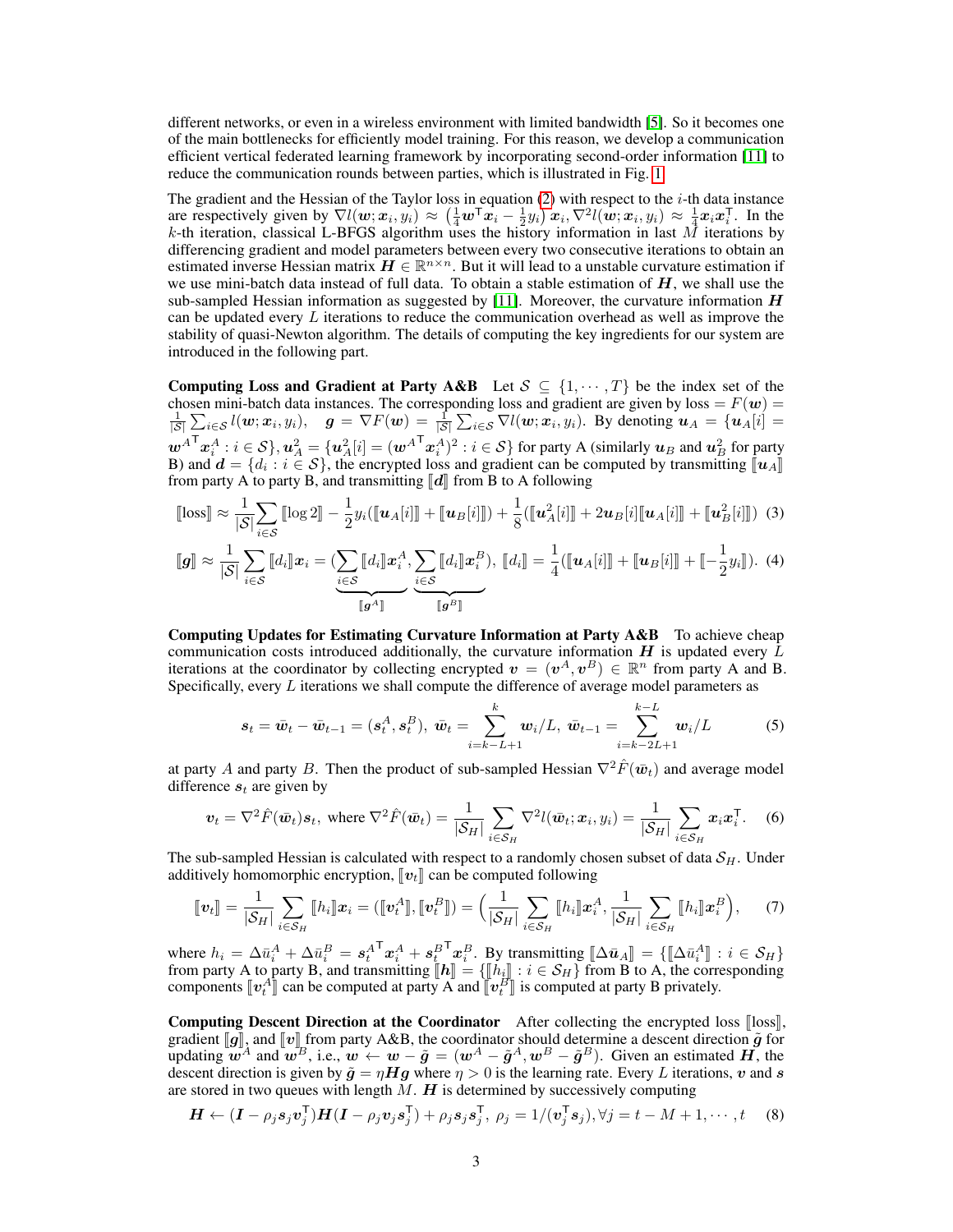from the initial point  $H = (v_t^T s_t/v_t^T v_t)I$ . It should be noted that  $s_t$  can be computed locally at the coordinator as  $s_t = \sum_{i=k-L+1}^{k} \tilde{g}_i/L - \sum_{i=k-2L+1}^{k-L} \tilde{g}_i/L$  without any additional transmissions. The overall quasi-Newton method based vertical federated learning framework is illustrated in Fig. [1.](#page-3-0) The source code will be released in an upcoming version of the FATE framework [\[15\]](#page-4-14).

At each iteration, the communication costs of SGD are  $3|\mathcal{S}|$  encrypted numbers between party A and party B, and 2n encrypted numbers between party A&B and the coordinator. With our quasi-Newton framework, the communication costs become  $3|\mathcal{S}| + 2|\mathcal{S}_H|/L$  encrypted numbers between party A and party B, and  $(2 + 1/L)n$  encrypted numbers between party A&B and the coordinator. By choosing  $|S_H| \leq |S|$ , the presented quasi-Newton method introduces no more than  $1/L$  additional communication costs at per communication round compared with [\[8\]](#page-4-7).



<span id="page-3-0"></span>Figure 1: A Quasi-Newton Framework for Vertical Federated Learning

#### 4 Experiments and Conclusion

We conduct numerical experiments on two credit scoring data sets to test the advantages of our system over the mini-batch SGD method based system in [\[8\]](#page-4-7). Credit 1 [\[16\]](#page-4-15): It consists of 30000 data instances and each instance has  $n = 25$  attributes; 2) Credit 2 [\[17\]](#page-4-16) : It contains 150000 data instances and each with 10 attributes. By splitting each data set into two parts vertically, each party holds a subset of features and party  $B$  also holds the labels. We randomly choose  $80\%$  data instances as the training set and the remaining 20% as the test set. We choose  $S_H = S$  and  $L = 4$  in all simulations and each algorithm stops when the loss between two consecutive epochs is less than  $10^{-5}$ . The number of epochs, the training loss and the area under the curve (AUC) of the receiver operating characteristics (ROC) curve on the test set are shown in table [1.](#page-3-1) Numerical results demonstrate that the proposed system requires less communication overhead than the first-order SGD based framework.

| <b>Batch Size</b> | Method     | <b>Credit 1</b> |          |        | <b>Credit 2</b> |          |        |
|-------------------|------------|-----------------|----------|--------|-----------------|----------|--------|
|                   |            | Epochs          | Loss     | AUC    | Epochs          | Loss     | AUC-   |
| 1000              | SGD        | 12              | 0.496218 | 0.7224 | 12              | 0.314555 | 0.7033 |
|                   | Proposed   | 3               | 0.496600 | 0.7222 | 4               | 0.314643 | 0.7061 |
| 3000              | <b>SGD</b> | 18              | 0.496194 | 0.7219 | 14              | 0.314648 | 0.6982 |
|                   | Proposed   | 12              | 0.496317 | 0.7225 | 6               | 0.314490 | 0.7077 |

<span id="page-3-1"></span>Table 1: Numerical Results on Two Public Data Sets

In this paper, we consider the communication challenges in vertical federated learning problem with two data providers for learning a logistic regression model collaboratively. We propose to use a quasi-Newton method to reduce the number of communication rounds. With the additively homomorphic encryption scheme, two data providers compute an encrypted gradient by exchanging encrypted intermediate values, and an additional vector every  $L$  iterations for updating the curvature information. Numerical experiment demonstrate that our method considerably reduces the number of communication rounds with a little additional communication cost per round.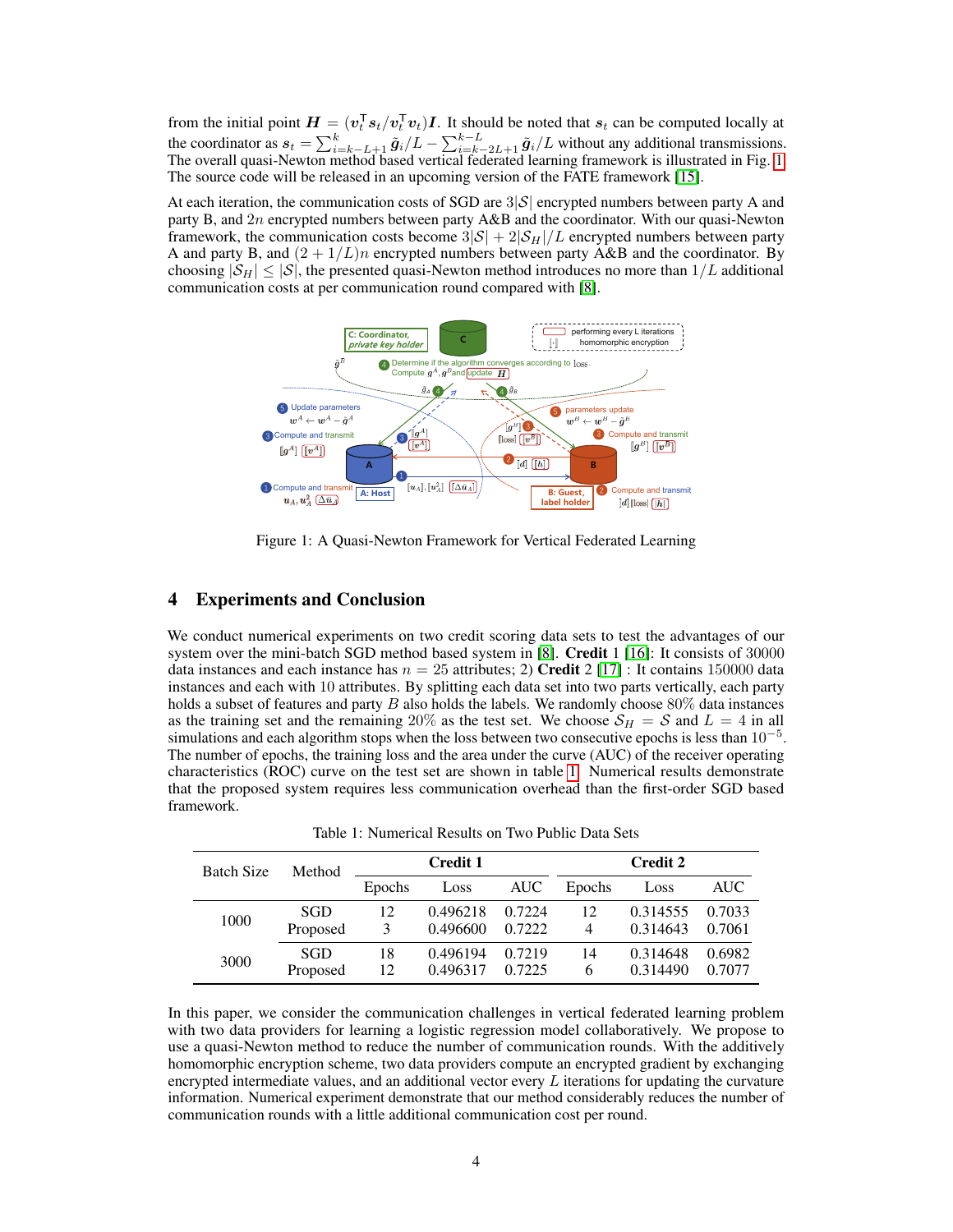### **References**

- <span id="page-4-0"></span>[1] Qiang Yang, Yang Liu, Tianjian Chen, and Yongxin Tong. Federated machine learning: Concept and applications. *ACM Transactions on Intelligent Systems and Technology (TIST)*, 10(2):12, 2019.
- <span id="page-4-1"></span>[2] Jan Philipp Albrecht. How the GDPR will change the world. *Eur. Data Prot. L. Rev.*, 2:287, 2016.
- <span id="page-4-2"></span>[3] Wiki. Data breach — Wikipedia, the free encyclopedia. [https://en.wikipedia.org/w/](https://en.wikipedia.org/w/index.php?title=Data_breach&oldid=912247856) [index.php?title=Data\\_breach&oldid=912247856](https://en.wikipedia.org/w/index.php?title=Data_breach&oldid=912247856), 2019.
- <span id="page-4-3"></span>[4] Jakub Konečnỳ, H Brendan McMahan, Felix X Yu, Peter Richtárik, Ananda Theertha Suresh, and Dave Bacon. Federated learning: Strategies for improving communication efficiency. *arXiv preprint [arXiv:1610.05492](http://arxiv.org/abs/1610.05492)*, 2016.
- <span id="page-4-4"></span>[5] Brendan McMahan, Eider Moore, Daniel Ramage, Seth Hampson, and Blaise Aguera y Arcas. Communication-efficient learning of deep networks from decentralized data. In *Artificial Intelligence and Statistics*, pages 1273–1282, 2017.
- <span id="page-4-5"></span>[6] Kai Yang, Tao Jiang, Yuanming Shi, and Zhi Ding. Federated learning via over-the-air computation. *arXiv preprint [arXiv:1812.11750](http://arxiv.org/abs/1812.11750)*, 2018.
- <span id="page-4-6"></span>[7] Kewei Cheng, Tao Fan, Yilun Jin, Yang Liu, Tianjian Chen, and Qiang Yang. Secureboost: A lossless federated learning framework. *arXiv preprint [arXiv:1901.08755](http://arxiv.org/abs/1901.08755)*, 2019.
- <span id="page-4-7"></span>[8] Stephen Hardy, Wilko Henecka, Hamish Ivey-Law, Richard Nock, Giorgio Patrini, Guillaume Smith, and Brian Thorne. Private federated learning on vertically partitioned data via entity resolution and additively homomorphic encryption. *arXiv preprint [arXiv:1711.10677](http://arxiv.org/abs/1711.10677)*, 2017.
- <span id="page-4-8"></span>[9] Jorge Nocedal and Stephen Wright. *Numerical optimization*. Springer Science & Business Media, 2006.
- <span id="page-4-9"></span>[10] Nicol N Schraudolph, Jin Yu, and Simon Günter. A stochastic quasi-newton method for online convex optimization. In *Artificial intelligence and statistics*, pages 436–443, 2007.
- <span id="page-4-10"></span>[11] Richard H Byrd, Samantha L Hansen, Jorge Nocedal, and Yoram Singer. A stochastic quasinewton method for large-scale optimization. *SIAM Journal on Optimization*, 26(2):1008–1031, 2016.
- <span id="page-4-11"></span>[12] Philipp Moritz, Robert Nishihara, and Michael Jordan. A linearly-convergent stochastic L-BFGS algorithm. In *Artificial Intelligence and Statistics*, pages 249–258, 2016.
- <span id="page-4-12"></span>[13] Pascal Paillier. Public-key cryptosystems based on composite degree residuosity classes. In *International Conference on the Theory and Applications of Cryptographic Techniques*, pages 223–238. Springer, 1999.
- <span id="page-4-13"></span>[14] Yoshinori Aono, Takuya Hayashi, Le Trieu Phong, and Lihua Wang. Scalable and secure logistic regression via homomorphic encryption. In *Proceedings of the Sixth ACM Conference on Data and Application Security and Privacy*, pages 142–144. ACM, 2016.
- <span id="page-4-14"></span>[15] WeBank. FATE: An industrial grade federated learning framework. [https://fate.fedai.](https://fate.fedai.org) [org](https://fate.fedai.org), 2018.
- <span id="page-4-15"></span>[16] UCI Machine Learning Repository. default of credit card clients data set. [https://archive.](https://archive.ics.uci.edu/ml/datasets/default+of+credit+card+clients) [ics.uci.edu/ml/datasets/default+of+credit+card+clients](https://archive.ics.uci.edu/ml/datasets/default+of+credit+card+clients), 2017.
- <span id="page-4-16"></span>[17] Give me some credit. Give me some credit. [https://www.kaggle.com/c/](https://www.kaggle.com/c/GiveMeSomeCredit/data) [GiveMeSomeCredit/data](https://www.kaggle.com/c/GiveMeSomeCredit/data), 2011.